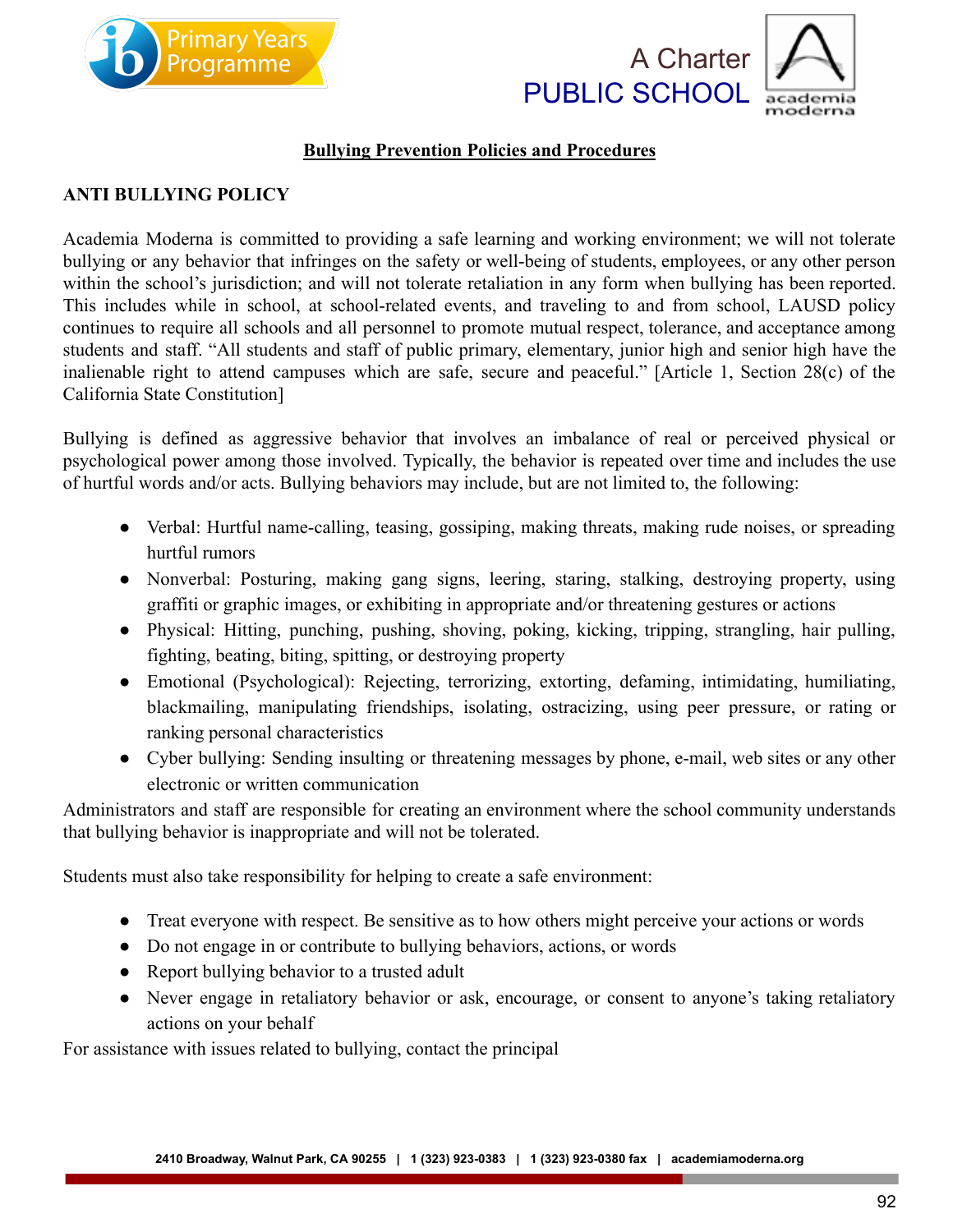



#### **BULLYING**

The District Board recognizes the harmful effects of bullying on student learning and school attendance and desires to provide safe school environments that protect students from physical and emotional harm. The District Superintendent will establish student safety as a high priority and will not tolerate bullying of any student.

No student or group of students shall, through physical, written, verbal, or other means, harass, sexually harass, threaten, intimidate, cyberbully, cause bodily injury to, or commit hate violence against any other student or school personnel.

*Cyberbullying* is an act of bullying committed through the transmission of a message, text, sound, or image by means of an electronic device, including, but not limited to, a telephone, wireless telephone or other wireless communication device, computer or pager. *Cyberbullying* includes the transmission of harassing communications, direct threats, or other harmful texts, sounds, or images on the Internet, social media, or other technologies using a telephone, computer, or any wireless communication device. Cyberbullying also includes breaking into another person's electronic account and assuming that person's identity in order to damage that person's reputation.

Strategies for bullying prevention and intervention shall be developed with involvement of key stakeholders in accordance with law, District Board policy, and administrative regulation governing the development of comprehensive safety plans and shall be incorporated into such plans.

#### **Bullying Prevention**

To the extent possible, Alta Public Schools and school strategies shall focus on prevention of bullying by establishing clear rules for student conduct and strategies to establish a positive, collaborative school climate. Students shall be informed, through student handbooks and other appropriate means, of Alta Public Schools and school rules related to bullying, mechanisms available for reporting incidents or threats, and the consequences for perpetrators of bullying.

Alta Public Schools will provide students with instruction in the classroom or other educational settings that promotes effective communication and conflict resolution skills, social skills, character/values education, respect for cultural and individual differences, self-esteem development, assertiveness skills, and appropriate online behavior.

School staff will receive related professional development, including information about early warning signs of harassing/intimidating behaviors and effective prevention and intervention strategies.

Based on an assessment of bullying incidents at school, the District Superintendent or designee may increase supervision and security in areas where bullying most often occurs, such as classrooms, playgrounds, hallways, restrooms, cafeterias.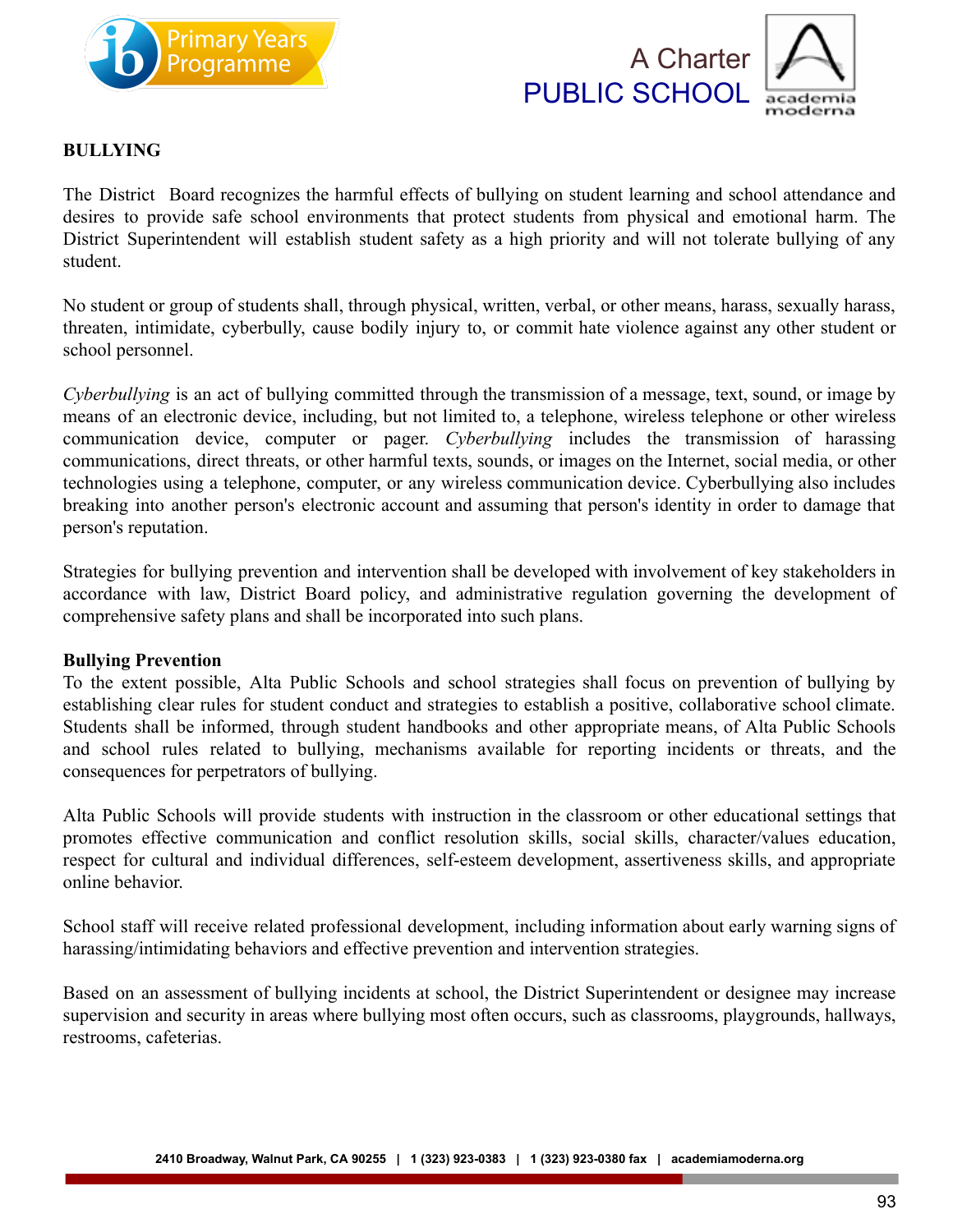





#### **Intervention**

Students are encouraged to notify school staff when they are being bullied or suspect that another student is being victimized. In addition, the District Superintendent or designee will develop means for students to report threats or incidents confidentially and anonymously.

School staff who witness bullying shall immediately intervene to stop the incident when it is safe to do so. (Education Code 234.1)

As appropriate, the District Superintendent or designee will notify the parents/guardians of victims and perpetrators. The District Superintendent or designee also may involve school counselors, mental health counselors, and/or law enforcement.

#### **Complaints and Investigation**

Students may submit to a teacher or administrator a verbal or written complaint of conduct they consider to be bullying. Complaints of bullying shall be investigated and resolved in accordance with site-level grievance procedures specified in AR 5145.7 – Sexual Harassment.

When a student is reported to be engaging in bullying off campus, the District Superintendent or designee will investigate and document the activity and will identify specific facts or circumstances that explain the impact or potential impact on school activity, school attendance, or the targeted student's educational performance.

When the circumstances involve cyber-bullying, individuals with information about the activity shall be encouraged to save and print any electronic or digital messages sent to them that they feel constitute cyberbullying and to notify a teacher, the principal, or other employee so that the matter may be investigated.

If the student is using a social networking site or service that has terms of use that prohibit posting of harmful material, the District Superintendent or designee also may file a complaint with the Internet site or service to have the material removed.

Any student who engages in bullying on school premises, or off campus in a manner that causes or is likely to cause a substantial disruption of a school activity or school attendance, shall be subject to discipline, which may include suspension or involuntary transfer back to the district of residence, in accordance with Alta Public Schools policies and regulations.

When a student is suspected of or reported to be using electronic or digital communications to engage in cyberbullying against other students or staff, or to threaten Alta Public Schools property, the investigation shall include documentation of the activity, identification of the source, and specific facts or circumstances that explain the impact or potential impact on school activities, school attendance, or the targeted student's educational performance.

Students shall be encouraged to save and print any messages sent to them that they feel constitute cyber-bullying and to notify a teacher, the principal, or other employee so that the matter may be investigated.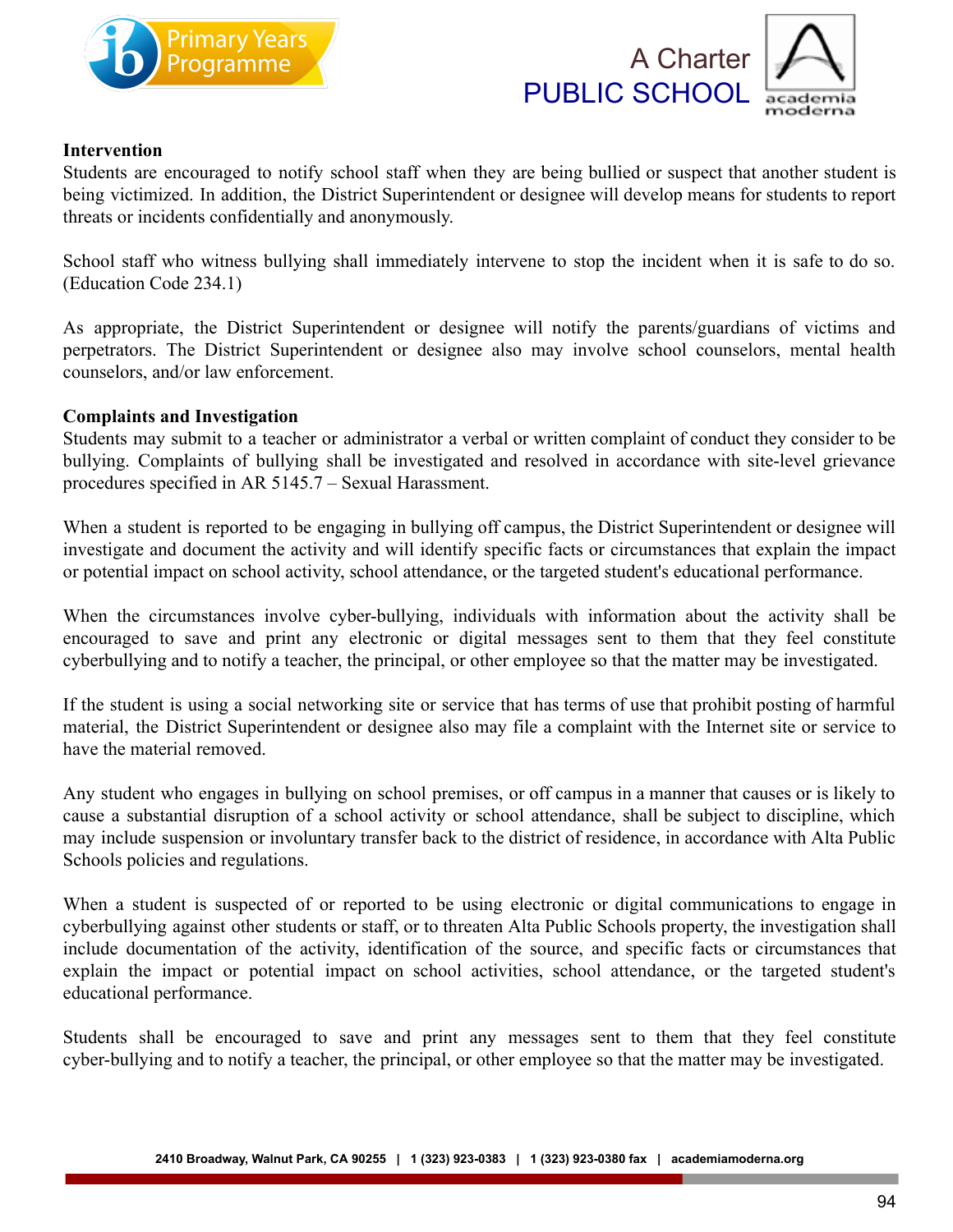



Any student who engages in cyber-bullying on school premises, or off campus in a manner that causes or is likely to cause a substantial disruption of a school activity or school attendance, shall be subject to discipline in accordance with Alta Public Schools policies and regulations. If the student is using a social networking site or service that has terms of use that prohibit posting of harmful material, the District Superintendent or designee also may file a complaint with the Internet site or service to have the material removed.